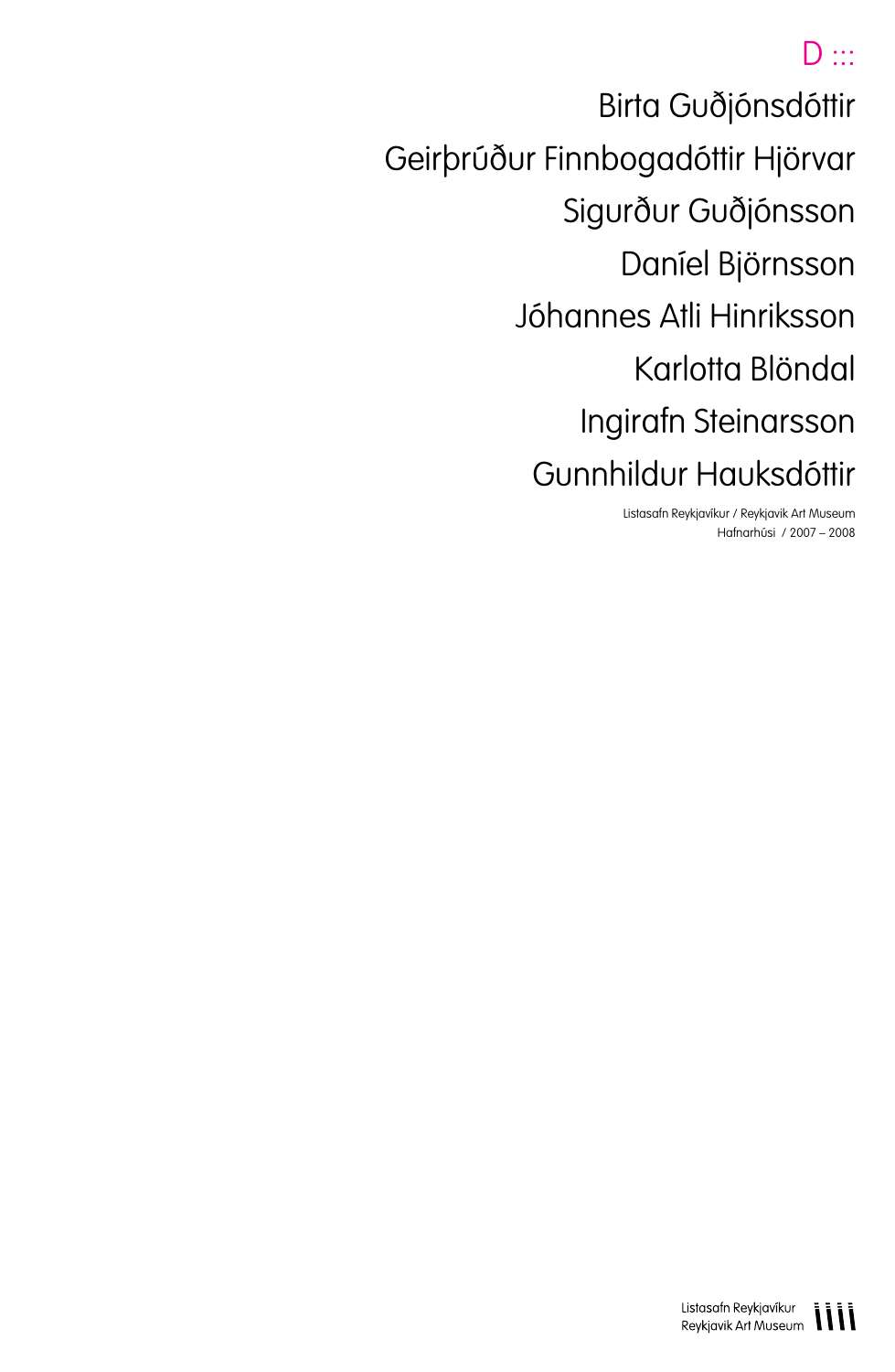

# Efni / Contents

| Inngangur                    | Foreword<br>Hafbór Yngvason<br>7                                    |
|------------------------------|---------------------------------------------------------------------|
| Eitt mesta gómsæti á Íslandi | <b>Iceland's Greatest Delicacies</b><br>Ólöf K. Sigurðardóttir<br>9 |
| D1                           | <b>Birta Guðjónsdóttir</b><br>18                                    |
| D <sub>2</sub>               | Geirþrúður Finnbogadóttir Hjörvar<br>24                             |
| D <sub>3</sub>               | Sigurður Guðjónsson<br>30                                           |
| D <sub>4</sub>               | <b>Daniel Björnsson</b><br>36                                       |
| D <sub>5</sub>               | <b>Jóhannes Atli Hinriksson</b><br>42                               |
| D <sub>6</sub>               | <b>Karlotta Blöndal</b><br>48                                       |
| D7                           | <b>Ingirafn Steinarsson</b><br>54                                   |
| D <sub>8</sub>               | <b>Gunnhildur Hauksdóttir</b><br>60                                 |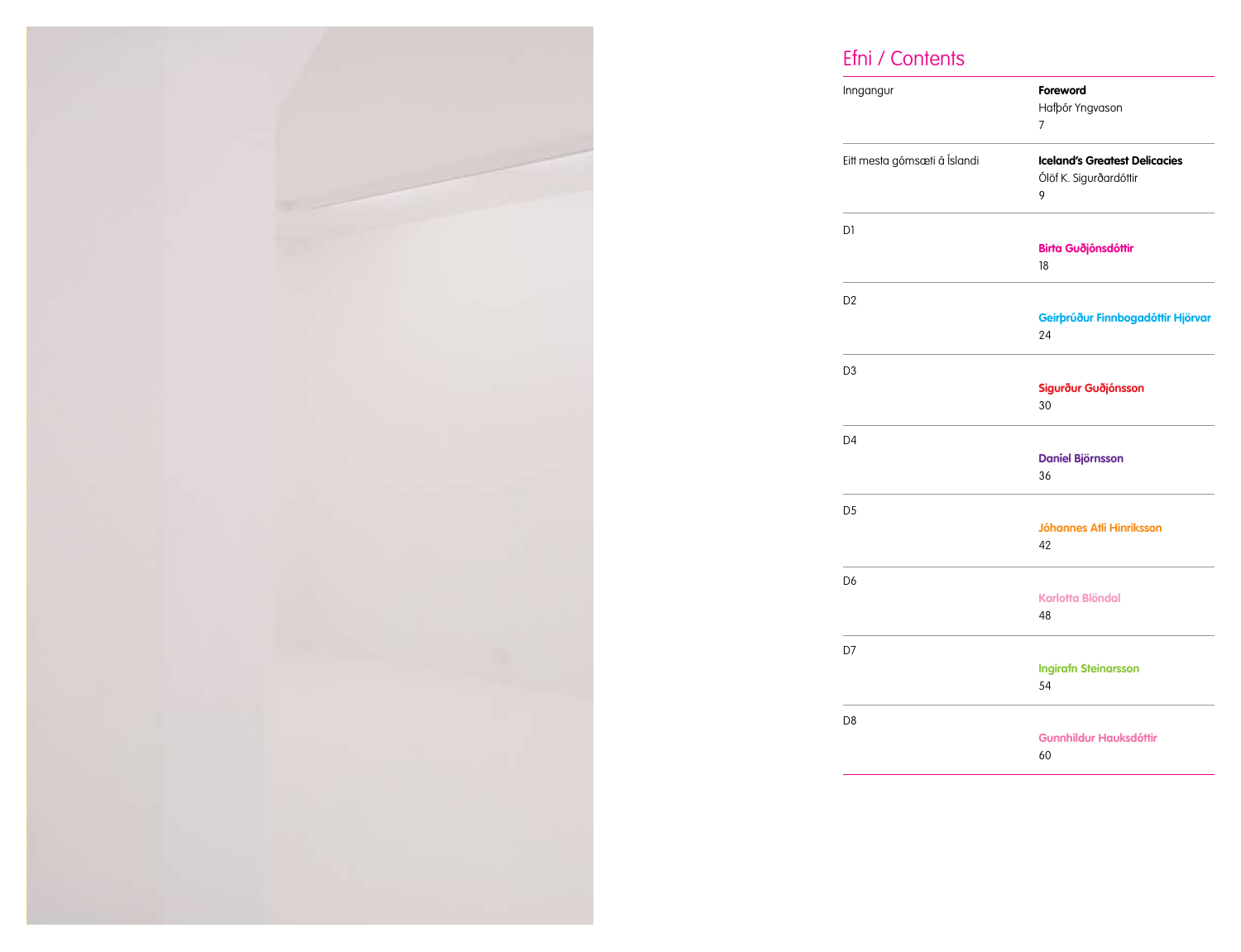# ::: Formáli og þakkir

Haustið 2006 efndi Listasafn Reykjavíkur til stórrar sýningar í Hafnarhúsi þar sem ný kynslóð listamanna var kynnt til leiks. Pakkhús postulanna, eins og sýningin var kölluð, færði nýtt blóð inn í safnið. Hún sýndi og sannaði hvað margir listamenn eru færir um að gera, ef þeim er boðin faglegur stuðningur og aðstaða. Full ástæða þótti til að fylgja framtakinu eftir. Í ársbyrjun 2007 kynnti Listasafn Reykjavíkur því nýja sýningaröð þar sem efnilegum listamönnum er gefið tækifæri til að taka næsta skref í ferli sínum með einkasýningu í safninu. Sérstakur salur í Hafnarhúsi, salur D, var helgaður verkefninu og er sýningaröðin einfaldlega kennd við hann.

Samhliða því að gera listamönnum sem standa á tímamótum í listsköpun sinni fært að koma hugmyndum sínum í framkvæmd, er D-salar röðinni ætlað að vekja athygli á efnilegum listamönnum landsins. Þótt margir eða allir þátttakenda hafi sýnt í grasrótasölum borgarinnar og verið þekktir á meðal innvígðra í listaheiminum hafði enginn þeirra sýnt áður í stærri söfnum landsins. Þessu framtaki hefur verið vel tekið. Sá fjölbreytti hópur sem sækir safnið hefur sýnt sýningunum áhuga og gert sér far um að kynnast verkum og hugmyndum listamannanna.

Sýningarnar eru skipulagðar af sýningarstjórum Listasafns Reykjavíkur. Ég þakka Ólöfu K. Sigurðardóttur, Yean Fee Quay, og Þorbjörgu Gunnarsdóttur fyrir framlag sitt. Þær hafa tilnefnt listamenn og unnið náið með þeim að undirbúningi sýninganna, auk almennrar fræðslu og kynningar þeirra. Síðast en ekki síst þakka ég listamönnunum sjálfum. Þeir lögðu kraft og metnað í sýningarnar. Allir unnu þeir verk sérstaklega fyrir D-salinn og lögðu mikið á sig til að gera sem mest úr tækifærinu.

Hafþór Yngvason Safnstjóri Listasafns Reykjavíkur

# ::: Foreword and acknowledgements

In the fall of 2006, the Reykjavik Art Museum presented a large exhibition at its downtown location, Hafnarhús, in which a new generation of artists was introduced. The Apostles' Clubhouse, as the exhibition was called, brought a new energy to the museum. The exhibition showed what many emerging artists are capable of, if they are given the opportunity to present their work in a professional setting. There was ample reason to follow up on the initiative. At the beginning of 2007, the museum therefore introduced a new series of exhibitions intended to give promising young artists an opportunity to take the next step in their careers with one-person exhibitions. A special gallery, referred to simply as "D", was set aside for the series.

The intentions behind the series are twofold: both to mentor young artists and to introduce them to the museum audience. Even if many of the artists are well known in the small alternative art scene in Reykjavik, none of them has shown before in the country's larger museums. The diverse group of museum visitors has shown great interest in this initiative and continues to seek out the exhibitions and learn of the artists' ideas.

The exhibitions are organized by the museum's curators, who have worked closely with the artists. I want to thank Ólöf K. Sigurdardóttir, Yean Fee Quay and Thorbjörg Gunnarsdóttir for their contributions. Last not but least, I thank the artists themselves for their commitment and dedication. They have all created work specifically for gallery D and worked hard to make the most of the opportunity.

Hafthor Yngvason Director, Reykjavik Art Museum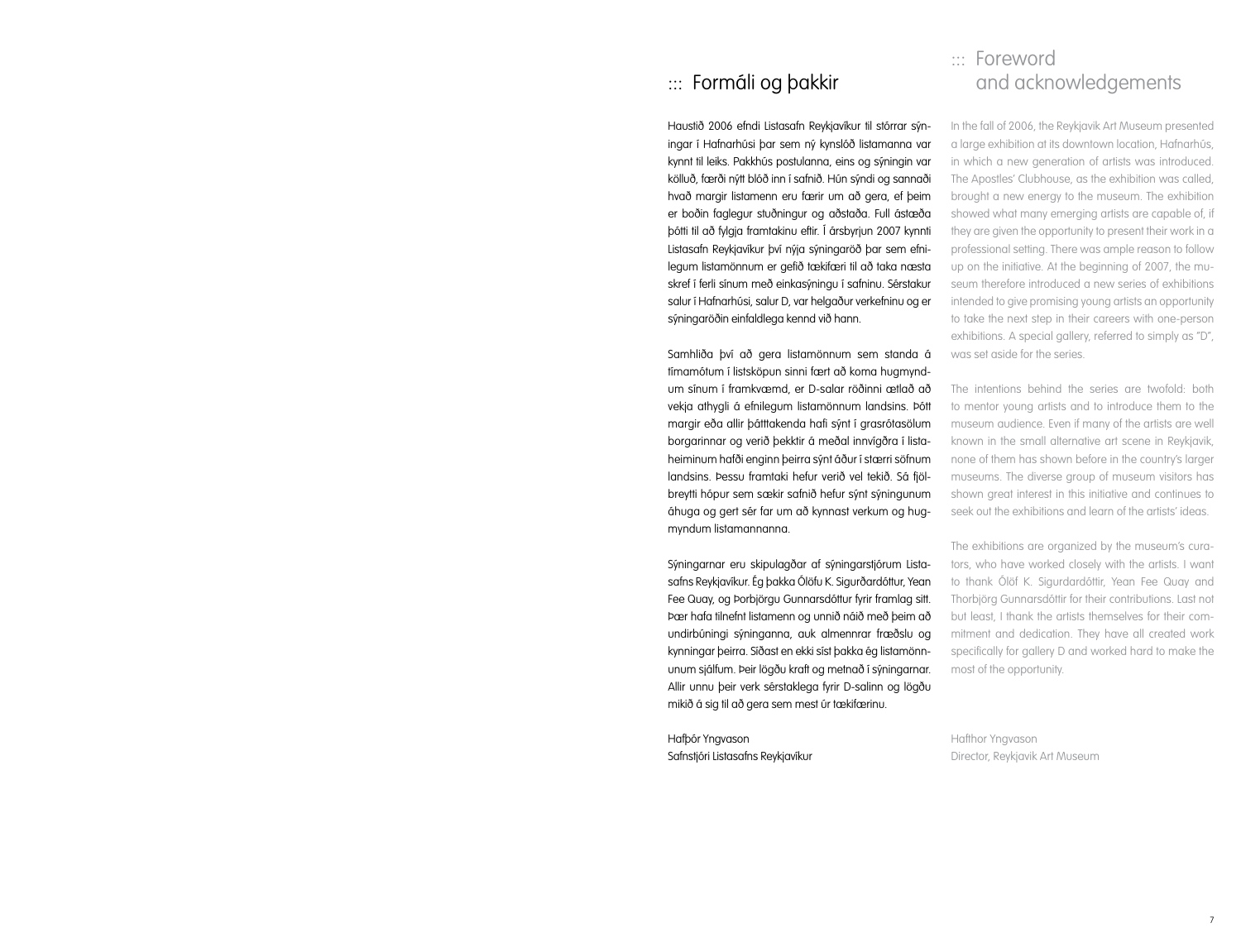# ::: Eitt mesta gómsæti á Íslandi

Söfn eru mikilvægur vettvangur myndlistar og hefur hlutverk þeirra þróast ört. Upphaflegt hlutverk listasafna er að safna þekkingu um myndlist, varðveita hana, rannsaka og miðla. Með breyttum tímum og nýjum miðlum hafa söfnin tekist á hendur það hlutverk að vera einnig vettvangur fyrir sköpun. Samtímalistasafnið er ekki lengur stofnun sem tekur við fullunnum listaverkum frá listamönnum sem hafa skapað þau á vinnustofum sínum og flytur þau inn í safnið til sýningar eða varðveislu. Nú er safnið í mörgum tilvikum rýmisleg og hugmyndaleg forsenda þess að listaverk verði til. Oft eru hér á ferð miklar innsetningar sem eru svo tæknilega flóknar og dýrar í uppsetningu að nauðsynlegt er að vinna með fagfólki við góðar aðstæður. Arkitektúr þeirra safna sem reist hafa verið á síðustu áratugum kallar einnig á verk af áður óþekktu umfangi.

Listasafn Reykjavíkur hefur tekist á við hina breyttu tíma og fengið til samstarfs listamenn sem þegar hafa náð að festa sig í sessi og sanna gildi sitt í samhengi listanna. Listamenn stíga hins vegar ekki fullmótaðir inn í þetta umhverfi. Þeir fara mislangar og ólíkar leiðir að markmiðum sínum og þá skiptir sá völlur sem þeim er haslaður miklu máli. Til að bjóða yngri listamönnum til samstarfs við safnið var sett á laggirnar í Hafnarhúsi röð sýninga í D-sal sem er af viðráðanlegri stærð en hentar áhugaverðri vinnu með rými og hugmyndir.

### **Gullauga**

Margt hefur breyst í íslensku listalífi á síðustu árum. Landið er ekki jafn-einangrað og það var og að auki hafa hugmyndir manna um vettvang íslenskrar myndlistar þróast. Þótt heimahagarnir skipti unga íslenska myndlistarmenn vissulega máli er listsköpun þeirra fyrst og fremst hluti af stórri heild vestrænnar myndlistar og þeir líta á allan heiminn sem vettvang verka sinna. Sjálfsagt má alltaf búa betur að myndlist í landinu en ekki verður horft framhjá því að síðustu ár hafa viðhorf og aðstæður verið hagstæð – hvað sem framtíðin ber í skauti sér.

## ::: Iceland's Greatest Delicacies

Museums are an important venue for visual art and their role has rapidly evolved. The original role of art museums is to collect, preserve, and research visual art and to transmit knowledge about it. In a new era of new media, museums have also taken on the role of being a place for creation. The contemporary art museum is no longer an institution that simply receives fully finished artworks, made by artists in their studios and subsequently brought to the museum for display or preservation. Now the museum is often a spatial and ideological prerequisite for artworks' coming into existence. Often the artworks in question are installations so large, technically complex, and expensive to mount as to require institutional resources. The architecture of museums built in recent decades also calls for works of such unprecedented scope.

The Reykjavik Art Museum, in changing with the times, has engaged in collaborations with artists of proven merit, whose footing in the artistic context is secure. But artists don't enter the contemporary art environment fully formed. They arrive at their goals via disparate paths of varying length, so that the venues made available to them can make a big difference. To engage younger artists in collaboration with the museum, a series of exhibitions was established in the D gallery of Hafnarhús, a space of manageable size that invites interesting work with space and ideas.

#### **'Goldeneye' Potatoes**

Much has changed in the life of art in Iceland in recent years. The country is not as isolated as it was, and people's conception of the arena of Icelandic art has evolved accordingly. While the home field still matters to young Icelandic artists, they view themselves as part of the broad context of Western art and regard the whole world as the arena for their work. Support for the visual arts could always be better, yet one can't help but observe that in recent years attitudes and conditions have been favorable – whatever the future holds in store.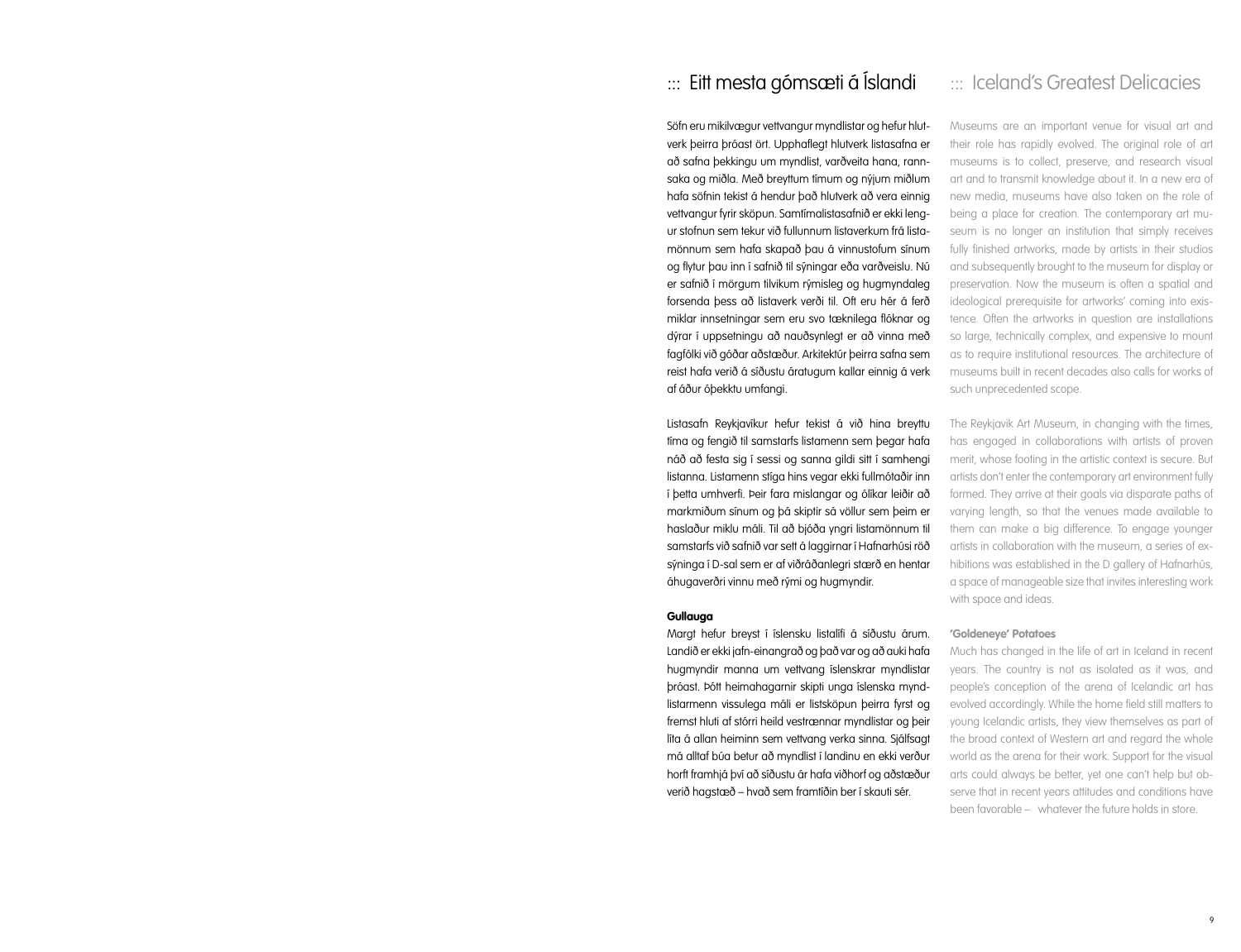Það er áhugavert að velta fyrir sér texta sem myndlistarmaðurinn Sigurður Guðmundsson ritaði fyrir rúmum tuttugu árum. Þar dró hann upp skemmtilega samlíkingu með íslensku kartöflunni og íslenska myndlistarmanninum:

Í norðrinu vex allt svo hægt – ekki aðeins náttúran heldur einnig fólk. Við, til dæmis, norrænu listamennirnir, byrjum venjulega fyrst að sýna hæfileika um fertugt og þegar við erum fimmtugir er hægt að kalla okkur efnilega. Ein mannsævi er of stutt fyrir okkur til þess að verða að listamönnum. Við erum hluti af sama harmleiknum og íslenska kartaflan.

Íslenska kartaflan – eitt mesta gómsæti á Íslandi – vex svo hægt að hún þarf að minnsta kosti tvö íslensk sumur til að verða fullvaxta kartafla. Yfirleitt deyr hún – frýs til dauða, á því stigi sem við mundum telja hana lofa góðu. Aðeins þegar rugl hleypur í veðurfarið verður hún að kartöflu. Fullvaxin er hún alltaf smá í samanburði við kartöflur annarra landa, en hún er bragðmikil og gómsæt. Sameindirnar eru næstum því límdar saman og þær minna á litla gula steina, en samt eru þær mjúkar og sætar.<sup>1</sup>

Sigurður dregur ekki í efa gæði hinnar hægvaxta íslensku kartöflu en setur spurningarmerki við það hvort hún nái fullum þroska á þeim vaxtartíma sem henni er skammtaður og telur að íslenskir kartöfludýrkendur vonist alltaf eftir því náttúrurugli sem kallað er "langt sumar". Ef við höldum samlíkingunni á milli vaxtar kartöflunnar og þroska myndlistarmannsins ættu tímarnir nú að vera breyttir. Alheimsvæðingunni og íslensku útrásinni má líkja við hlýnandi loftslag í íslensku myndlistarlífi. Hlýnandi loftslag hlýtur að skapa ný vaxtarskilyrði sem gefa listamönnum færi á að sýna hæfileika fyrr. Tækifærum listamanna hefur fjölgað og trú þeirra á eigin möguleika hefur aukist. Kannski er jarðvegurinn nú frjósamari, lofthitinn hærri og gróskan því meiri.

### **Spírur**

Til að kartaflan spíri þarf rétt skilyrði. Á Íslandi hafa kartöfludýrkendur brugðið á ýmis ráð til að flýta fyrir spírun. Þeir hafa reynt að líkja eftir aðstæðum þar

It is interesting to contemplate a text written by artist Sigurður Guðmundsson more than twenty years ago, in which he makes an interesting comparison between the Icelandic potato and the Icelandic artist:

In the north, everything grows so slowly – not just nature, people too. We Nordic artists, for example, normally begin to demonstrate ability around age forty and by fifty might show signs of promise. One lifetime is not long enough for us to become artists in. We partake in the same tragedy as the Icelandic potato.

The Icelandic potato – one of Iceland's greatest delicacies – grows so slowly that it takes at least two Icelandic summers to develop into a full-grown potato. Generally it dies – freezes to death – just as you think it's beginning to look likely. Only by a fluke in the weather pattern does it ever become a potato. Fullgrown, it remains small in comparison to the potatoes of other lands, but it's flavorful and delicious. The very molecules seem glued together, they look like little yellow rocks, and yet they are sweet and soft.

Sigurður does not cast doubt on the quality of the slowgrowing Icelandic potato, only questions whether it can achieve full development within its allotted lifespan, asserting that Icelandic potato enthusiasts' only hope is that fluke of nature known as 'a long summer'. If we carry forward this comparison between the growth of the potato and the artist's development, we ought to find a changed situation today. Globalization and the recent Icelandic expansionism may be likened to a warming climate in the life of Iceland visual art. That warming climate must be creating new growing conditions, enabling artists to demonstrate ability earlier. Opportunities for artists have multiplied; artists have more belief in their own potential. Perhaps today's soil is more fertile, the ambient temperature higher, and the yield accordingly greater.

#### **Sprouts**

A potato needs proper conditions to sprout in. In Iceland potato enthusiasts have used various tricks to hurry sprouting. They've tried to mimic circumstances in which

sem vaxtarskilyrði eru betri, til dæmis með því að forsá innandyra og auka þannig líkurnar á að kartaflan nái fullri stærð við þær aðstæður sem henni eru síðan búnar í íslenskri náttúru.

Á síðustu árum hefur grasrót íslenskrar myndlistar verið öflug. Sýningarrými sem flest eru á vegum myndlistarmanna hafa fóstrað kraftmikla starfsemi þar sem listamenn hafa náð að spíra og taka mikilvæg skref í listsköpun. En til að spírurnar nái að verða upphafið að frjósömum vexti þarf þó eitthvað að taka við sem stuðlað getur að fullum þroska. Með sýningaröðinni í D-salnum vill Listasafn Reykjavíkur skapa tækifæri fyrir listamenn til að taka ný skref og hefur valið til samstarfs yngri listamenn sem þegar hafa sýnt að mikils má af þeim vænta – ef skilyrðin eru góð.

Við val sýnenda kom fjöldi listamanna til greina. Sýnendum var ætlað að vinna verk inn í salinn og þess vænst að sýningarnar birtu fjölbreytta mynd af viðfangsefnum þeirra sem eru að byrja að kveða sér hljóðs í listaheiminum. Listamennirnir voru valdir eingöngu út frá eigin verkum en ekki var leitað að ytra samhengi á milli þeirri. Þannig birtir sýningaröðin ekki sameiginlegt þema, umfjöllunarefni eða tækni. Hvert verk er eins og sneiðmynd sem veitir innsýn í gróandann og gefur færi á að greina þann hluta sem hún sýnir í víðu samhengi íslenskrar myndlistar.

### **Útsæði**

Átta listamenn völdust til að sýna í D-salnum frá janúar 2007 til apríl 2008. Framlag þeirra var fjölbreytt en öllum var það sameiginlegt að rými salarins myndaði umgjörð heildstæðs listaverks. Viðfangsefnin voru margvísleg, allt frá heimspekilegum vangaveltum um skynjun tíma og rýmis til samtímarýni með hjálp sögulegra heimilda, frá félagslegri ögrun til hugleiðinga um fegurðina í samskiptum manns og skepnu.

Með innsetningum sínum velta þær Birta Guðjónsdóttir D1 ::: og Geirþrúður Finnbogadóttir Hjörvar D2 ::: upp áhugaverðum spurningum um það hvernig við skynjum umhverfi okkar, og taka með því þátt í orðræðu sem einkennt hefur samtímalistir á síðustu árum. Titill verks growing conditions are more favorable, for example by quick-starting indoors to increase the chances of the potato reaching full growth when later lodged in the actual natural conditions of Iceland.

In recent years the grassroots of Icelandic art have been robust. Exhibition spaces, most of them run by artists, have fostered vigorous programs in which artists have been able to sprout and make significant strides in artistic creation. But if sprouts are to be the beginning of fertile growth, something must receive them that can support them to full development. Though its exhibition series in the D gallery, the Reykjavik Art Museum hopes to provide artists with an opportunity to break new ground, and has chosen for this work younger artists who promise great growth – given favorable conditions.

Exhibitors were selected from a large pool of candidates. The intention was for exhibitors to work into the space; the hope was that their works would portray the diversity of subjects among artists now making their voices heard in the Icelandic art world. Artists were chosen solely on the basis of their original work; external affiliations were not considered. Thus the exhibition series does not manifest any common theme, subject matter, or technique. Each work is like a cross-section that provides insight into the growing being and a chance for the detailed examination of one portion of the whole of Icelandic visual art.

### **Seed**

Eight artists were chosen to exhibit in the D gallery between January 2007 and April 2008. The commonality between their diverse works was the gallery space, enclosing each work as a whole. The subject material ranged widely – from philosophical ruminations about the perception of time and space to contemporary scourings of historical documents, from open social challenges to aesthetic experiences of human and animal instinct.

The installations of Birta Guðjónsdóttir D1 ::: and Geirþrúður Finnbogadóttir Hjörvar D2 ::: posed interesting questions about how we perceive our environments and participate in the discourse that has characterized contemporary art in recent years. Birta Guðjónsdóttir's title,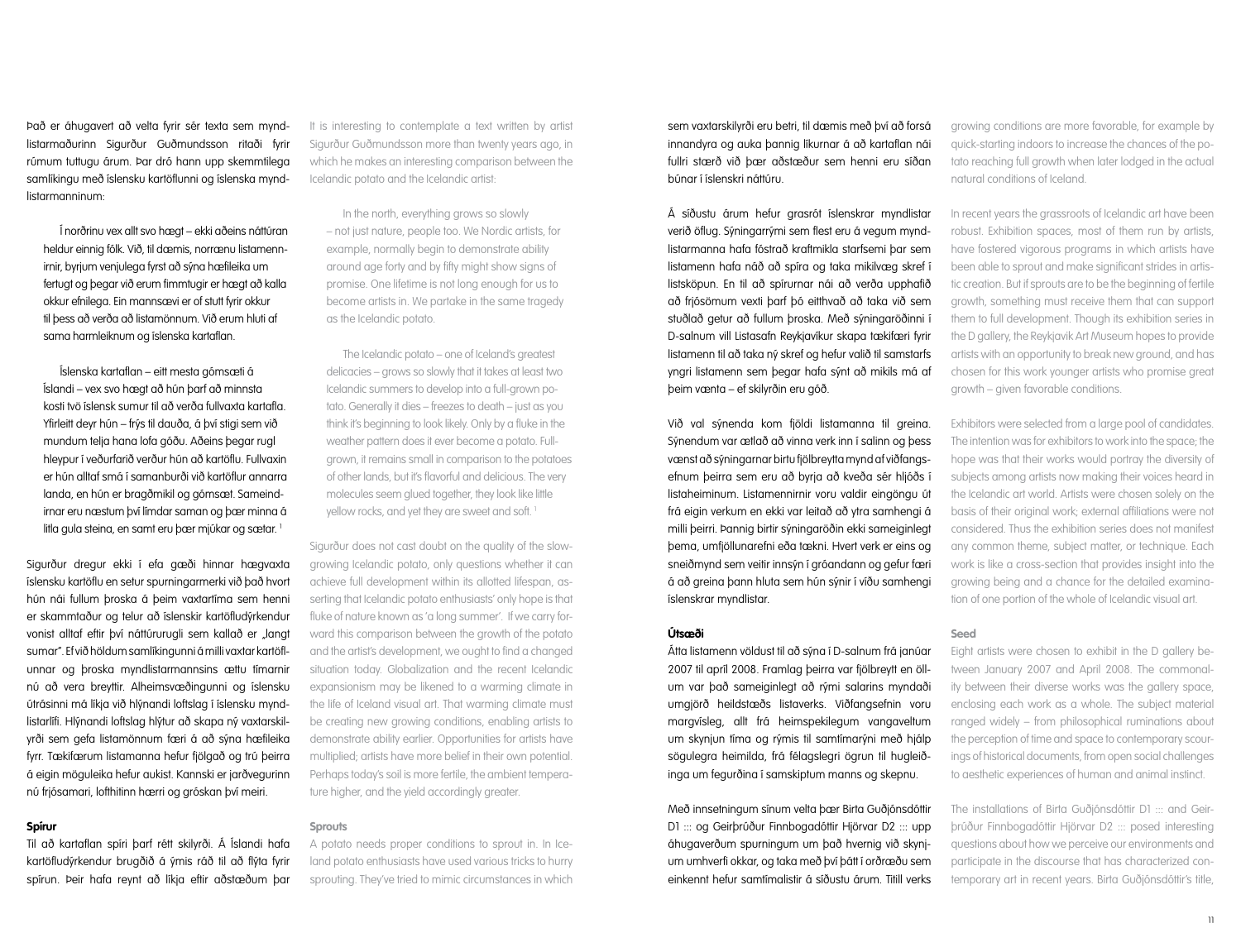Birtu, **Einhver verður þar**, vísar til stöðu áhorfandans, upplifunar hans og virkni. Hún notaði spegilefni, ljósmyndir og myndbönd; sjálfstæð verk mynduðu eina heild sem ýkti áberandi hvítt rýmið. Ljósmyndir af listakonunni sjálfri með pendúl og vatnsglas rugla skynjun áhorfandans af þyngdarafli og hinu hvíta rými salarins. Glasið er síðan endurtekið í myndbandi og verður einskonar mælieining fyrir tímann þar sem það fyllist og tæmist svo hægt að áhorfandi skynjar varla hreyfingu. Óljós spegilmynd áhorfandans elti hann um rýmið og auk ljósmyndar af salnum sjálfum kallar hún fram hugleiðingar um dvölina í rýminu og upplifunina af því. Í innsetningu sinni fékkst Geirþrúður Finnbogadóttir Hjörvar einnig við upplifun og skynjun áhorfandans og tókst á við brotakennt sjónarspil samtímans. Innsetning hennar byggðist á ljósum og hljóði. Blikkandi ljós og síbyljutónlist lögðu salinn undir sig. Inni í salnum var körfubolti sem gaf áhorfandanum færi á þátttöku í verkinu. Tónlistin, ljósið og hljóðið sem glumdi í salnum þegar boltanum var kastað í gólfið sköpuðu andrúmsloft sem neyddi áhorfandann að ystu mörkum þess áreitis sem hægt er að þola. Úrvinnsla heilans á boðum frá skynfærunum varð órökrétt og líkamleg upplifun verksins jaðraði við óþægindi. Titill verksins, **Hinn firrti áhorfandi**, vísar beint til áhorfandans og tilvistarlegra spurninga um óvissu og firringu.

Virkni og hreyfanleiki í rýminu voru einnig hluti af framlagi Ingarafns Steinarssonar D7 ::: með titlinum **Fagurfræði virkni, go go froða**. Hann sýndi teikningu, myndband og litaða sápufroðu sem sveif um salinn og blásið var úr hlut sem hann smíðaði úr plexigleri. Í myndbandinu réðst Ingirafn til atlögu við þekkt hústökuhús með málningu og gerir þannig ekki aðeins atlögu að fagurfræðilegu vali hústökufólksins heldur einnig valdi þess. Teikningin sem hann sýndi var sex metra löng og virtist nánast þráhyggjukennd, byggðist á smágerðu flúri sem þó er sett upp á kerfisbundinn hátt. Hreyfingin og óvissan í sýningu Ingarafns fólst í sápufroðunni sem sveif um salinn og skildi eftir sig liti þar sem hún lenti eða sápukúlurnar sprungu.

Flestir listamannanna notuðu myndbönd eða kvikmyndir. Þau Sigurður Guðjónsson D3 ::: og Gunnhildur **Somebody Will Be There**, refers to the viewer's situation, experience, and degree of engagement. Guðjónsdóttir employed reflective material, photographs, and videos as free-standing works to form a whole that underscored the striking whiteness of the space. Photographs of the artist herself with a pendulum and a glass of water confused the viewer's sense of gravitational and spatial relations in the gallery's white space. The glass of water, echoed in a video, became a sort of unit for the measurement of time, as it filled and emptied so slowly that the viewer scarcely discerned motion. The viewer's vague reflection followed him around the space and, along with photographs of the gallery itself, invoked meditations on one's sojourn in and experience of the space. In her installation Geirþrúður Finnbogadóttir Hjörvar dealt with viewer experience and perception in a similar way, in the course of confronting the fragmented visual play of the present. Her installation was sound- and light-based. Blinking lights and monotonous music took over the space. A single basketball in the gallery invited guest participation. The music, the light, and the din in the gallery as the basketball was thrown on the floor created an environment that forced the viewer to the outer limits of sensory tolerance. The brain's processing of sensory input became disrupted; the physical experience of the work bordered on discomfort. The work's title, **The Alienated Spectator**, points straight at the viewer, raising existential questions about uncertainty and disorientation.

Activity and mobility in the space were also part of Ingirafn Steinarsson's contribution D7 ::: titled **Aesthetics of Function – Go Go Foam**. Steinarsson exhibited a drawing, a video, and colored soap suds that wafted around the room, blown from an object that Steinarsson had fashioned from Plexiglas. In the video Steinarsson mounted an assault on a known squat house. He forced his aesthetic choice on the squatters' territory by painting the house and assaulted not only the squatters' aesthetic choice but also their power. Steinarsson's drawing in this exhibition was six meters long and had an almost obsessional quality, building on minute but systematically applied traceries. The movement and uncertainty in Steinarsson's exhibition lay in the soap suds that wafted around the gallery, leaving behind colors wherever they settled or popped.

Hauksdóttir D8 ::: notuðu kvikmyndina sem meginmiðil og uppistöðu verka sinna. Sigurður vann kvikmyndainnsetningu sem umlukti áhorfandann á briá vegu í rökkvuðum salnum og hafði titilinn **Rækt**. Martraðarkennt andrúmsloft og gróft myndmál tala til sálarlífs áhorfandans sem leitar í sálarkimum eftir rökum þar sem engin rök finnast. Hljóðmynd verksins magnað myrkar myndir elds og holds. Frásögn verksins var römmuð inn með kvikmyndum af kjötskrokkum sem sýndu litla hreyfingu en höfðu sterka skírskotun til 17. aldar-málverka þar sem samspil ljóss og skugga skapar fegurð og heillandi andrúmsloft þótt myndefnið sjálft teljist vart fagurt. Sigurður sækir innblástur í kvikmyndahefðina og sýna verk hans ágætlega samruna og skörun listforma samtímans.

Myndbandsinnsetning Gunnhildar Hauksdóttur, **Cultus Bestiae / Skepnan tignuð**, virtist fljóta í rýminu og hafði draumkennt yfirbragð. Myndskeiðin tók hún á hestasýningum án leyfis og búa þau yfir þeirri áleitni sem fylgir leynd og gægjum. Áhorfandinn sér brotakenndar sýningar hesta og knapa þar sem harmþrungið samband manns og skepnu verður þungamiðjan. Það er þó yfirþyrmandi nálægð og fegurð skepnanna sem dregur áhorfandann að verkinu og skapar táknmynd náttúru og afls, eðlis og lærðrar hegðunar. Táknmynd Gunnhildar af hestum talar beint til áhorfandans og snertir sálarlífið á tilfinningalegum nótum.

Frásögn og tilvísanir voru einnig kjarninn í innsetningu Jóhannesar Atla Hinrikssonar D5 ::: Hann notaði gróf og forgengileg efni eins og pappa og pappamassa auk víra og alls kyns samtínings til að skapa flókna innsetningu sem flæddi um rýmið. Ódýr efnin og að því er virtist tilviljunarkennd innsetningin voru í anda flúxushreyfingarinnar og báru með sér að sköpunarferlið er fullt af tilviljunum sem listamaðurinn leyfir að lifa með verkinu. Heimur verksins með hinni alltumlykjandi kónguló var áleitinn en um leið óræður og gaf áhorfandanum nægt svigrúm til túlkunar. Kóngulóin, táknmynd listamannsins, spinnur vef sinn í rýminu, yfirfullu af hugmyndum og óvæntum forvitnilegum hugsunum. Verk Jóhannesar Atla var samþjappaður heimur sem áhorfandinn þurfti í senn að lesa og upplifa.

Most of the artists used video or film in their works. Sigurður Guðjónsson D3 ::: and Gunnhildur Hauksdóttir D8 ::: used film as the main medium and underpinning of their works. Under the title **Breed**, Sigurður Guðjónsson created a film installation that encircled the viewer from three directions in the twilit gallery. The work's nightmarish quality addressed the mental life of the viewer who searches for logic in dark corners of the soul where there is no logic to be found. The narrative of the work was structured around films of meat carcasses; the films, with their minimal motion, alluded strongly to seventeenthcentury paintings in which the interplay of light and shadow creates beauty and an appealing atmosphere even where the subject matter can hardly be considered beautiful. Guðjónsson draws inspiration from the moviemaking tradition and his work is a fine example of the merging and overlapping of contemporary art forms. Gunnhildur Hauksdóttir's video installation, **Cultus Bestiae / The Beast Worshipped**, seemed to float in the space, presenting a dream-like aspect. She shot the film

sequences without permission at horse shows, and they are colored by the sense of intrusion that goes along with secrecy and voyeurism. The viewer saw fragmented displays of horse and rider in which the pain-fraught relationship between man and beast becomes the central focus. Yet what drew the viewer into the work was the stunning proximity and beauty of the beasts, symbolizing nature and strength, instinct and learned behavior. Gunnhildur's horse symbolism appealed to the viewer by presenting a simple picture that touched the psyche on an emotional level.

Narration and reference also lay subverted in the installation of Jóhannes Atli Hinriksson D5 ::: He used raw and perishable materials such as cardboard and papier-mâché as well as wire and all kinds of found objects to create a complex installation that coursed through the space. The cheap materials and apparently accidental quality of the installation were in the spirit of the Fluxus movement and bespoke a creative process full of chance occurrences that the artist allowed to live on in the work. The world of the work, with its all-encompassing spider, was forceful and yet indeterminate, leaving sufficient room for the viewer's own